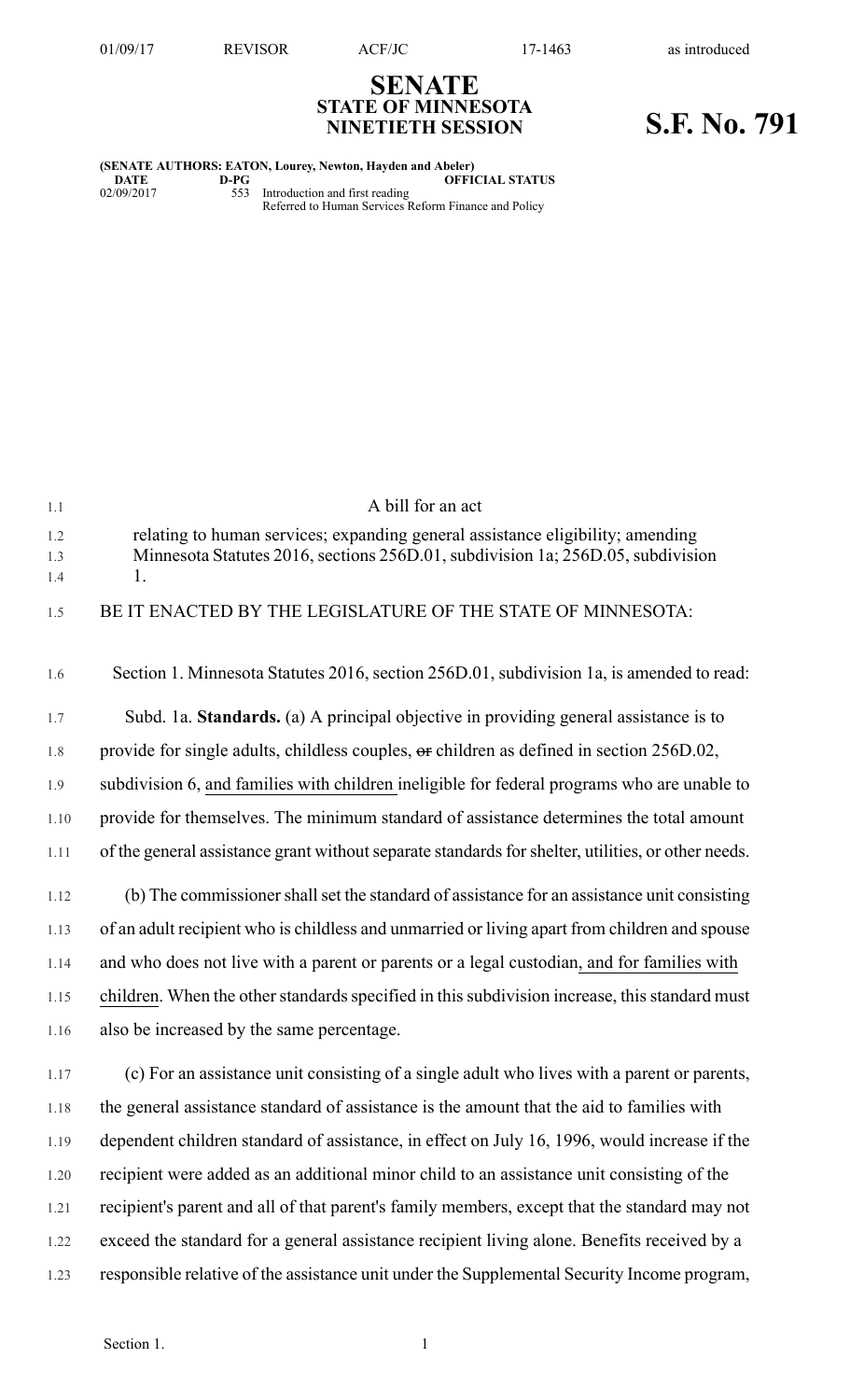2.1 a workers' compensation program, the Minnesota supplemental aid program, or any other 2.2 program based on the responsible relative's disability, and any benefits received by a 2.3 responsible relative of the assistance unit under the Social Security retirement program, 2.4 may not be counted in the determination of eligibility or benefit level for the assistance unit. 2.5 Except as provided below, the assistance unit is ineligible for general assistance if the 2.6 available resources or the countable income of the assistance unit and the parent or parents 2.7 with whom the assistance unit lives are such that a family consisting of the assistance unit's 2.8 parent or parents, the parent or parents' other family members and the assistance unit as the 2.9 only or additional minor child would be financially ineligible for general assistance. For 2.10 the purposes of calculating the countable income of the assistance unit's parent or parents, 2.11 the calculation methods must follow the provisions under section 256P.06.

2.12 (d) For an assistance unit consisting of a childless couple, the standards of assistance 2.13 are the same as the first and second adult standards of the aid to families with dependent 2.14 children program in effect on July 16, 1996. If one member of the couple is not included in 2.15 the general assistance grant, the standard of assistance for the other is the second adult 2.16 standard of the aid to families with dependent children program as of July 16, 1996.

2.17 Sec. 2. Minnesota Statutes 2016, section 256D.05, subdivision 1, is amended to read:

2.18 Subdivision 1. **Eligibility.** (a) Each assistance unit with income and resources less than 2.19 the standard of assistance established by the commissioner and with a member who is a 2.20 resident of the state shall be eligible for and entitled to general assistance if the assistance 2.21 unit is:

2.22 (1) a person who is suffering from a professionally certified permanent or temporary 2.23 illness, injury, or incapacity which is expected to continue for more than 45 days and which 2.24 prevents the person from obtaining or retaining employment;

2.25 (2) a person whose presence in the home on a substantially continuous basis is required 2.26 because of the professionally certified illness, injury, incapacity, or the age of another 2.27 member of the household;

2.28 (3) a person who has been placed in, and is residing in, a licensed or certified facility 2.29 for purposes of physical or mental health or rehabilitation, or in an approved chemical 2.30 dependency domiciliary facility, if the placement is based on illness or incapacity and is 2.31 according to a plan developed or approved by the county agency through its director or 2.32 designated representative;

2.33 (4) a person who resides in a shelter facility described in subdivision 3;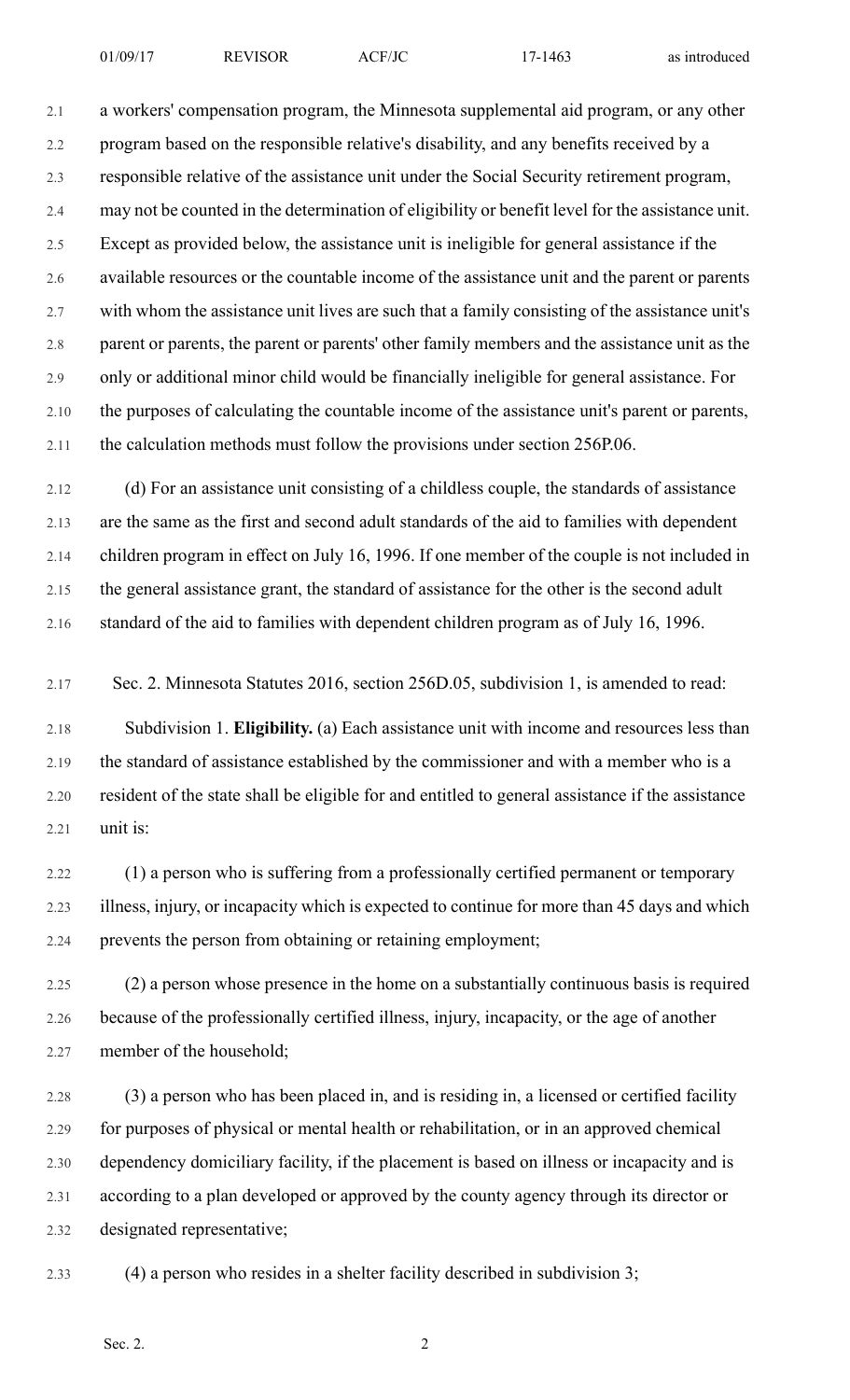3.1 (5) a person not described in clause (1) or (3) who is diagnosed by a licensed physician, 3.2 psychological practitioner, or other qualified professional, as developmentally disabled or 3.3 mentally ill, and that condition prevents the person from obtaining or retaining employment;

- 3.4 (6) a person who has an application pending for, or is appealing termination of benefits 3.5 from, the Social Security disability program or the program of Supplemental Security Income 3.6 for the aged, blind, and disabled, provided the person has a professionally certified permanent 3.7 or temporary illness, injury, or incapacity which is expected to continue for more than 30 3.8 days and which prevents the person from obtaining or retaining employment;
- 3.9 (7) a person who is unable to obtain or retain employment because advanced age 3.10 significantly affects the person's ability to seek or engage in substantial work;

3.11 (8) a person who has been assessed by a vocational specialist and, in consultation with 3.12 the county agency, has been determined to be unemployable for purposes of this clause; a 3.13 person is considered employable if there exist positions of employment in the local labor 3.14 market, regardless of the current availability of openings for those positions, that the person 3.15 is capable of performing. The person's eligibility under this category must be reassessed at 3.16 least annually. The county agency must provide notice to the person not later than 30 days 3.17 before annual eligibility under this item ends, informing the person of the date annual 3.18 eligibility will end and the need for vocational assessment if the person wishes to continue 3.19 eligibility under this clause. For purposes of establishing eligibility under this clause, it is 3.20 the applicant's or recipient's duty to obtain any needed vocational assessment;

3.21 (9) a person who is determined by the county agency, according to permanent rules 3.22 adopted by the commissioner, to have a condition that qualifies under Minnesota's special 3.23 education rules as a specific learning disability, provided that a rehabilitation plan for the 3.24 person is developed or approved by the county agency, and the person is following the plan;

3.25 (10) a child under the age of 18 who is not living with a parent, stepparent, or legal 3.26 custodian, and only if: the child is legally emancipated or living with an adult with the 3.27 consent of an agency acting as a legal custodian; the child is at least 16 years of age and the 3.28 general assistance grant is approved by the director of the county agency or a designated 3.29 representative as a component of a social services case plan for the child; or the child is 3.30 living with an adult with the consent of the child's legal custodian and the county agency. 3.31 For purposes of this clause, "legally emancipated" means a person under the age of 18 years 3.32 who: (i) has been married; (ii) is on active duty in the uniformed services of the United 3.33 States; (iii) has been emancipated by a court of competent jurisdiction; or (iv) is otherwise 3.34 considered emancipated under Minnesota law, and for whom county social services has not